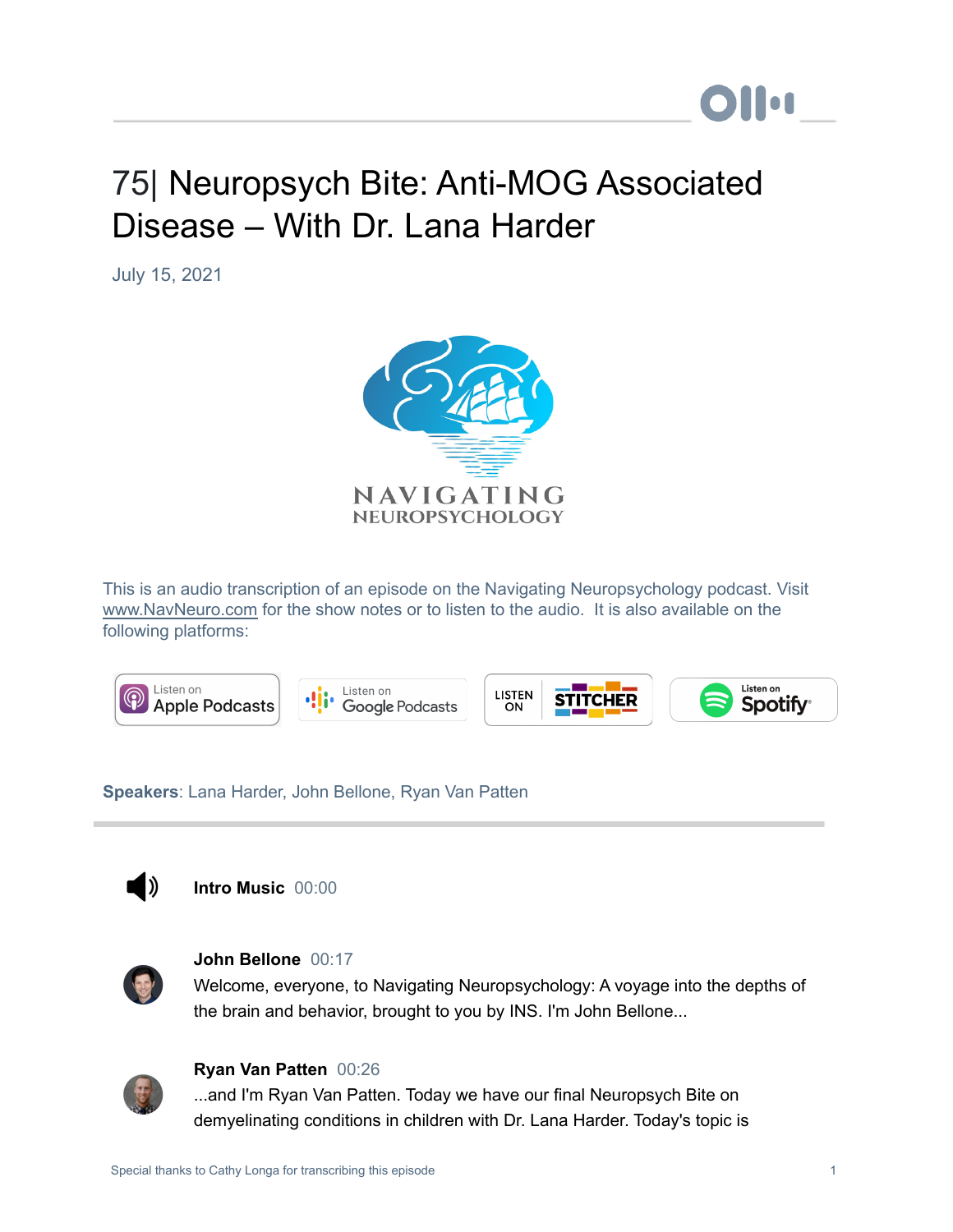anti-MOG associated disease. If you don't know what that is, no worries, we'll explain it in the episode. Lana is board certified in clinical neuropsychology and pediatric neuropsychology, and she's an associate professor at UT Southwestern.

# **John Bellone** 00:52



We recommend listening to the previous Neuropsych Bites with Lana on pediatric MS, transverse myelitis, and acute disseminated encephalomyelitis before hearing this one, because the earlier conversations provide important context that's going to be helpful when learning about anti-MOG disease. And, with that, we give you our conversation with Lana.



# **Transition Music** 01:13

# **Ryan Van Patten** 01:22



So in 2011, myelin oligodendrocyte glycoprotein, or MOG, antibodies were found in neuromyelitis optica spectrum disorder, and I believe you recently started seeing children with anti-MOG disease in your clinic. It's been obvious to me that this is a relatively recent discovery because I had a really hard time finding papers on it [laughs], compared to the other demyelinating conditions we've talked about. So give us a broad overview of anti-MOG.



#### **Lana Harder** 01:52

Sure. I want to first thank you for saying what MOG stands for so I don't have to.



**Ryan Van Patten** 01:56 [laughs] I struggled through it, but I made it.

# **Lana Harder** 02:02

I've had to practice. [laughs] So patients with anti-MOG associated disease test positive for the anti-MOG antibody. And the reason that that's important - So, MOG is a glycoprotein important for myelination of nerves in the central nervous system. And so you have this antibody acting against the myelin and undermining its integrity. And, as we've discussed with other myelinating disorders, this is an attack on that insulation, the myelin, around the axon that allows for that rapid transmission in signals between neurons. And that's a problem because it breaks down those signals and may make us less efficient, or break down our capabilities in performing motor tasks, or whatever the case may be. That is highly dependent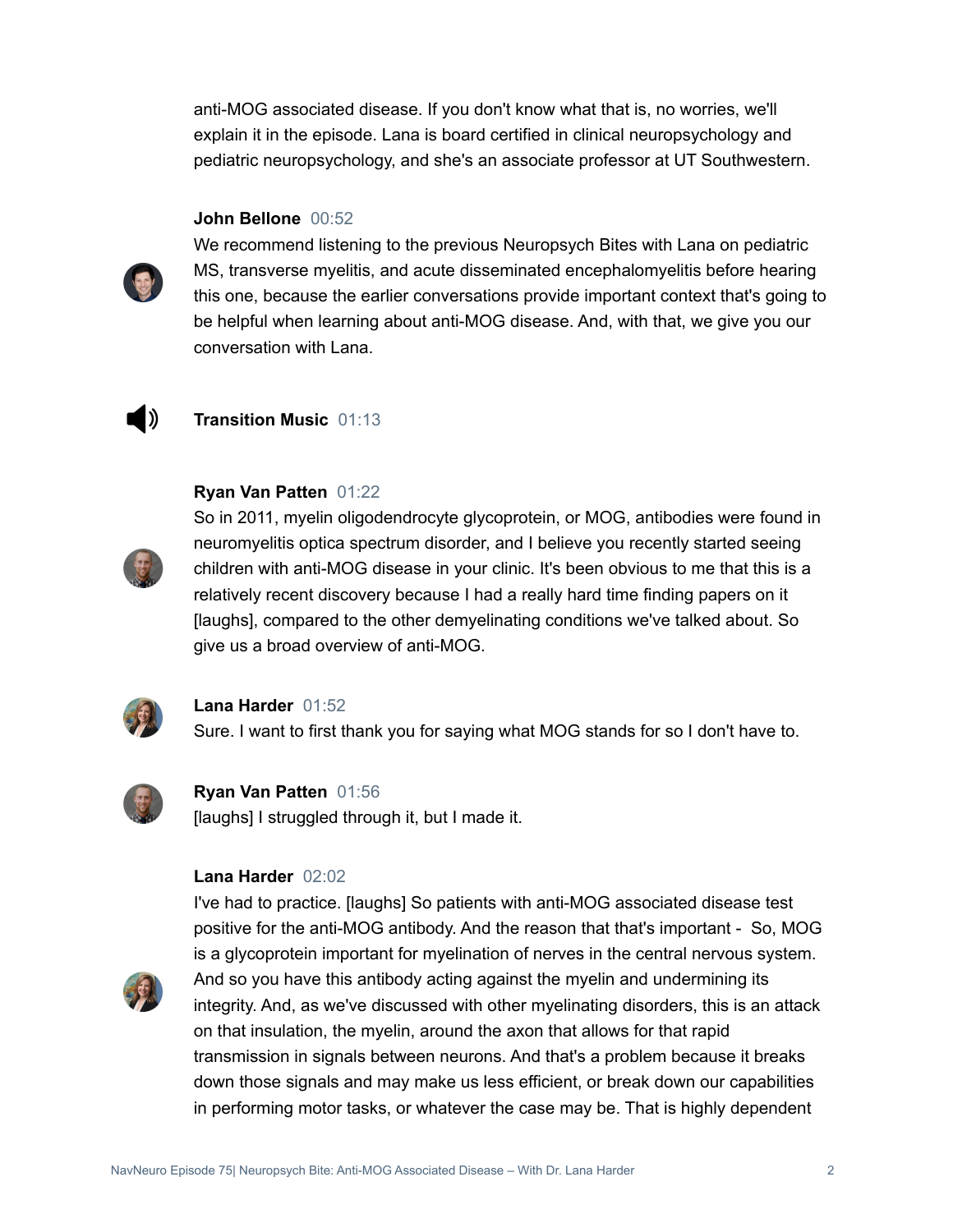on where in the central nervous system this has taken place. So when we think about anti-MOG, this can show up in a whole variety of ways. I guess we could say, "Think of it as a syndrome". So it could be associated with acute disseminated encephalomyelitis, ADEM, or it could be associated with transverse myelitis, neuromyelitis optica, or optic neuritis. So that's the clinical manifestation, but then we would test for the antibody to see, "Is this the anti-MOG associated disease?" If it is, there is a higher rate for recurrence and these relapses that we've been talking about.



#### **John Bellone** 03:36

Right? So that's good to clarify. You can have both. You can have ADEM and anti-MOG antibodies, right?



**Lana Harder** 03:43 That's right. That's exactly right. So just to complicate things even more.



**John Bellone** 03:48

[laughs] A whole extra layer to the onion of demyelinating disorders.



**Lana Harder** 03:51 That's right.



#### **John Bellone** 03:53

Right, so you can have ADEM with or without anti-MOG antibodies. How common is anti-MOG disease? And what are the typical symptoms, if there are any typical symptoms?

#### **Lana Harder** 04:04



Yeah, so it's quite rare. The latest thing I've been able to find was 0.16 per 100,000. But as I understand it, we don't really have the best data on this. This is still a relatively newer area that we're all learning about together. So if we think about common clinical symptoms, we would just go back to what we know about symptoms of optic neuritis, symptoms of transverse myelitis, symptoms of ADEM, or neuromyelitis optica. It really maps on to those conditions. And as we've said before, it really depends on the extent of damage and inflammation in the regions affected by each of those disorders.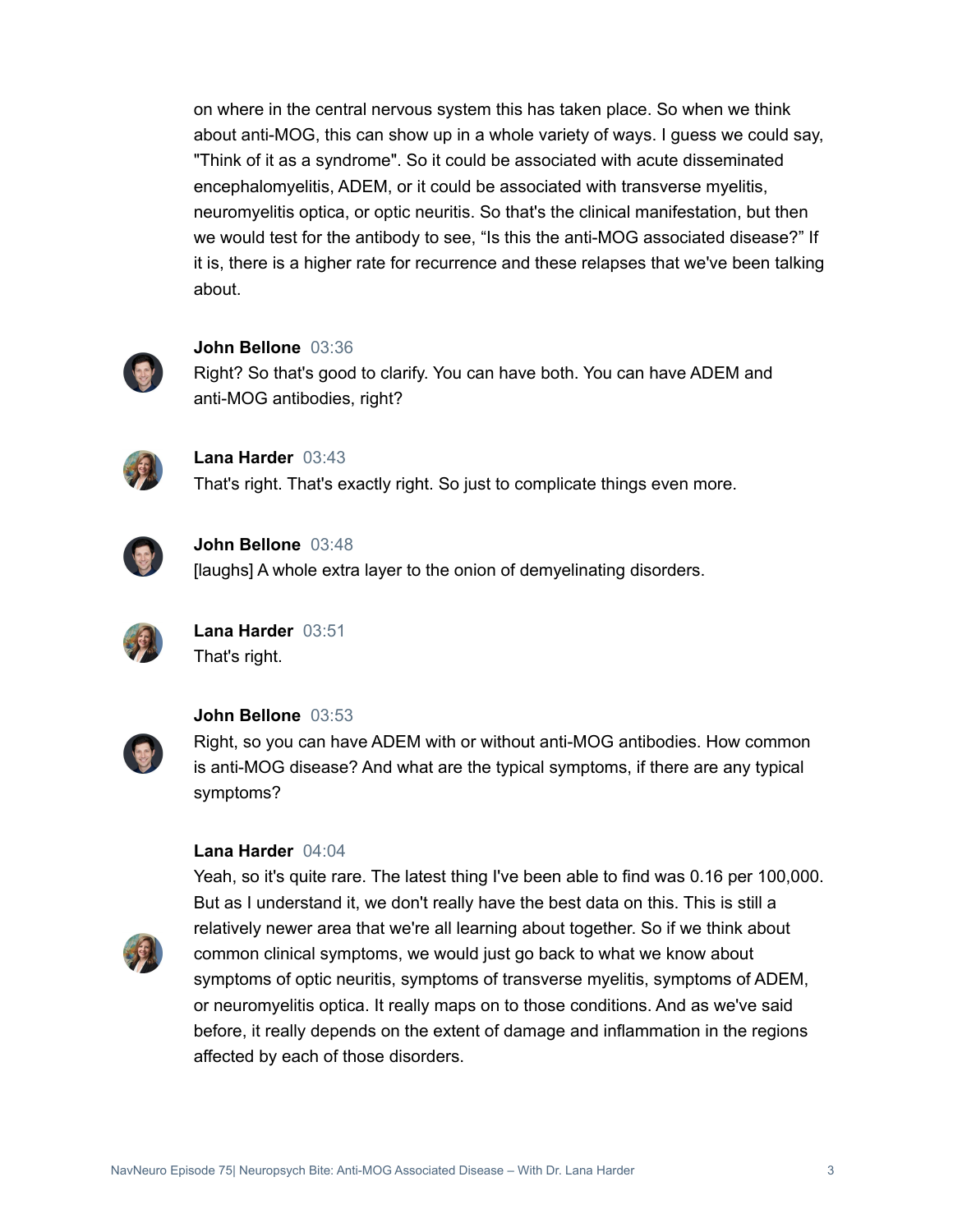#### **John Bellone** 04:46



So we might see an acute encephalopathy, like we would see in ADEM, or we might see blurred vision or double vision, like we might see in some kind of optic neuromyelitis or neuritis.



**Lana Harder** 04:57 Exactly.



**John Bellone** 04:58 Those kinds of symptoms right?



**Lana Harder** 04:59 Yeah.



## **John Bellone** 05:00

So when physicians are trying to parse out whether ADEM is associated with these anti-MOGs, do you know if they just routinely screen for these antibodies when there's ADEM present or neuromyelitis optica present?

#### **Lana Harder** 05:13



So my understanding is that we have started to screen for this much more routinely than we did before. And I think particularly in a case where we've seen a recurrence in a condition we thought was otherwise a monophasic problem, or a one-time event, that would then trigger a check for that. But I do think that it is being checked more routinely. I also want to mention, in pediatrics, and I've seen several papers that document this, and our clinic looking at some of our numbers, I would say about half are manifested as ADEM, but we definitely see all the conditions that I've already mentioned. So it's possible in childhood to have any one of those, but I think the higher frequency condition would be ADEM.

#### **John Bellone** 05:59



Okay. And I'm assuming the neurologists that you work with, or the other professionals who are trying to parse this out, they're probably more aware of this maybe at your academic medical center than at other places. Do you know if this is something that's routinely looked at elsewhere?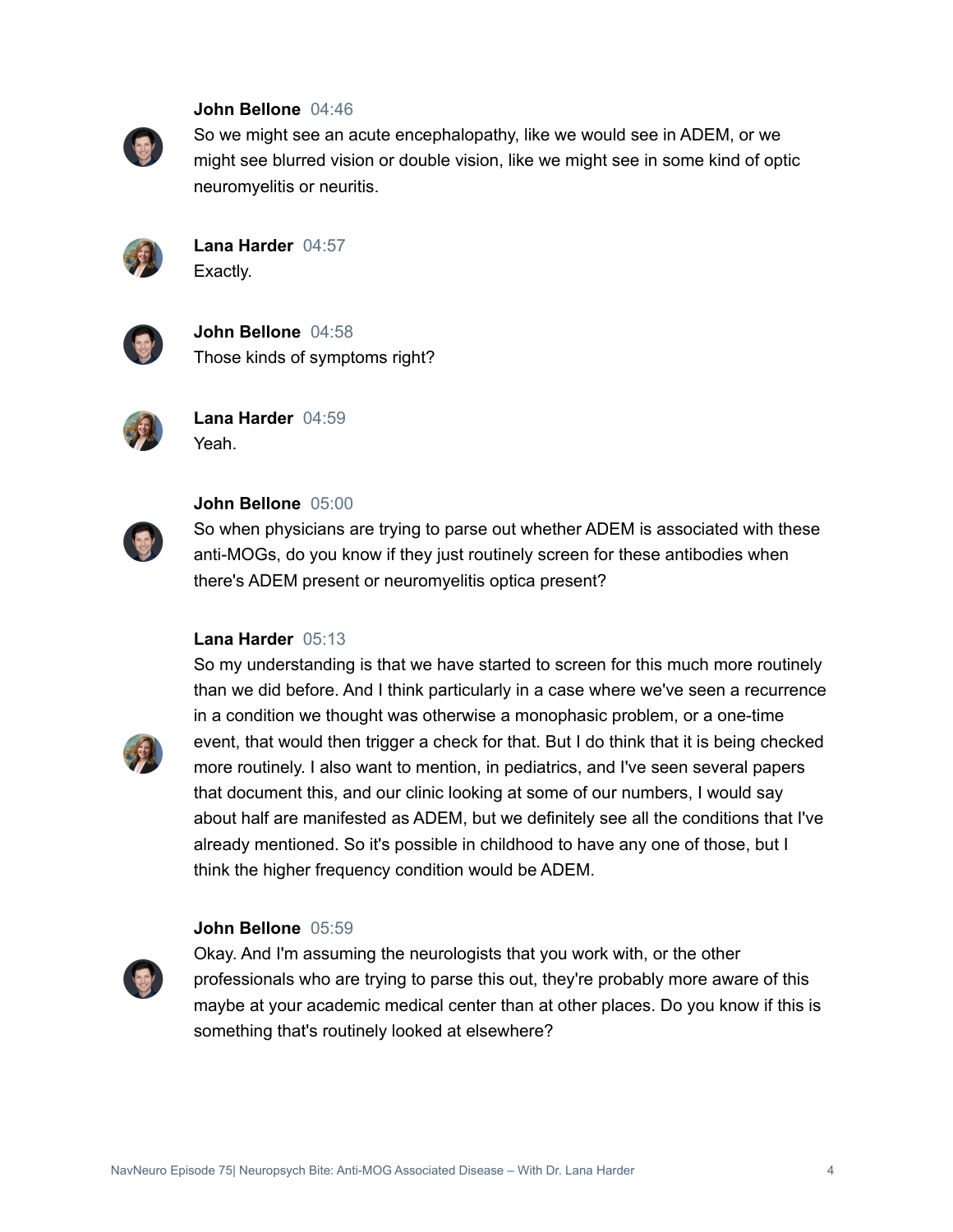## **Lana Harder** 06:14



So I think certainly the specialty clinics around the country are very well aware of this and are testing for this. I don't have a great sense of, you know, just sort of in the general clinical settings what people are doing. That's a really great question.



## **John Bellone** 06:29

I guess this could be something that the neuropsychologist, if they saw an ADEM case, they could potentially make a recommendation to look for these antibodies if maybe that wasn't already done, I'm thinking.

## **Lana Harder** 06:40



Sure. And there are papers they could pull to share with their colleagues. One thing I was glad to see is a lot of the papers coming out on this topic are in the journals that focus on MS and related disorders. So, that's good that they're putting this information in front of those specialists.

#### **Ryan Van Patten** 07:02



I'm interested in treatments for anti-MOG. We've already talked about treatments for other demyelinating conditions, and you've repeated them a few times, which I appreciate. [laughs] Things like steroids, IVIG, immunosuppressants. Is there anything unique about anti-MOG? What do you know about medical treatment for it?

## **Lana Harder** 07:20



Yeah. So the sense I have from the literature and working in this clinic is that our very first line is steroids. And then the second line is IVIG and the plasma exchange. For long-term management, to hold off attacks, we think about disease-modifying therapies in MS. It doesn't seem that those have been as effective in this anti-MOG associated disease. But instead, they have recommended some of the first line treatments - a couple of examples of that would be rituximab, which is targeting the cells that produce the antibodies. Another example would be IVIG done on a monthly basis. So, you know, regularly.

#### **John Bellone** 08:04



Okay, and since this is not monophasic, like some of the others that we've talked about, this is a recurring disorder, these antibodies on a recurring basis attack the myelin. How do the long-term outcomes compare with multiple sclerosis, for example?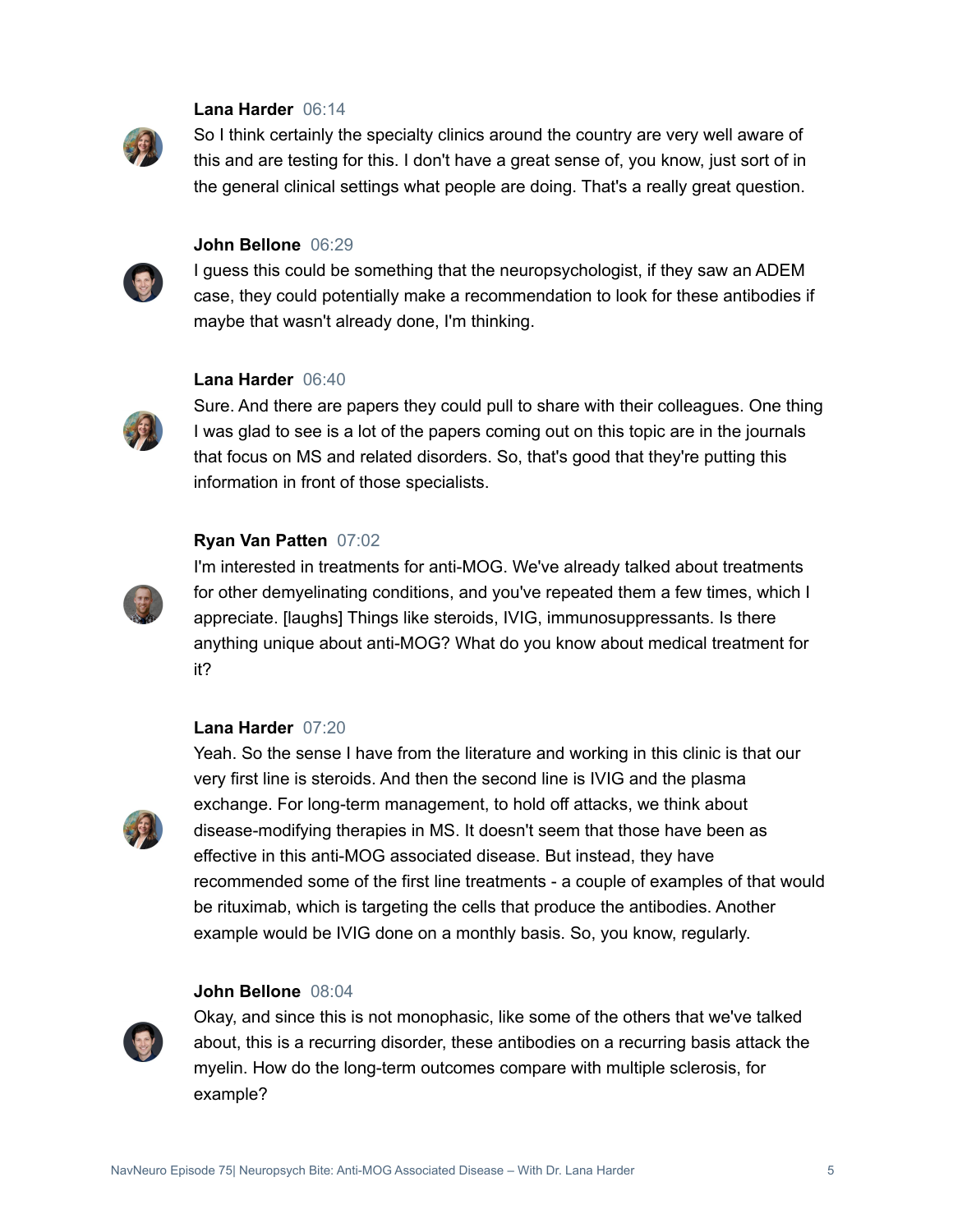## **Lana Harder** 08:22



Yeah, so unfortunately, we don't know a whole lot on this topic just yet. I will tell you, folks are working on this. Since it's relatively new, we are looking to describe the cognitive profiles associated with this. I think this is the fun of being a neuropsychologist in an evolving field. Because, you know, when I started in this clinic, gosh, 12+ years ago, we knew nothing about MOG. But at the same time, I think we can look at the ADEM literature in children and we might get some clues because I could imagine that we had kids that were positive for anti-MOG in those cohorts, but just had no idea. So I think that's one place we could go. But of course, it's not like those children have been pulled out and have been identified. We need to do that prospectively.

#### **Ryan Van Patten** 09:15



Something I've gotten from our conversation with you is that, if a neuropsychologist is working with children - or I'm sure this applies to adults as well - with these autoimmune demyelinating conditions, they don't separate cleanly into different buckets. And so we should know about autoimmunity more broadly, and each of the disorders, and how they interact. Would you say that's accurate?

## **Lana Harder** 09:40

Yes, yes. I think that is as well put. The heterogeneity of these conditions, you know, even within one condition, like MS, makes it really difficult to pinpoint a cognitive profile associated with it. It's nearly impossible.



## **Ryan Van Patten** 09:57

Yeah. John, do you have anything else about anti-MOG? I wanted to ask her a professional development question.



#### **John Bellone** 10:02

No,I don't have anything else. Lana, was there anything else for anti-MOG that you wanted to say?

#### **Lana Harder** 10:09



Just that I suspect we've been seeing these patients for a really long time, probably since we opened our clinic, even though, as we said, we didn't know it. So I think that going forward, we'll have a lot to learn about this. And in the meantime, as clinicians, we'll continue to work on individualizing every assessment, just like we always do, to try to see what those unique difficulties are so that we can plan with the patient to make things easier and make things better for them.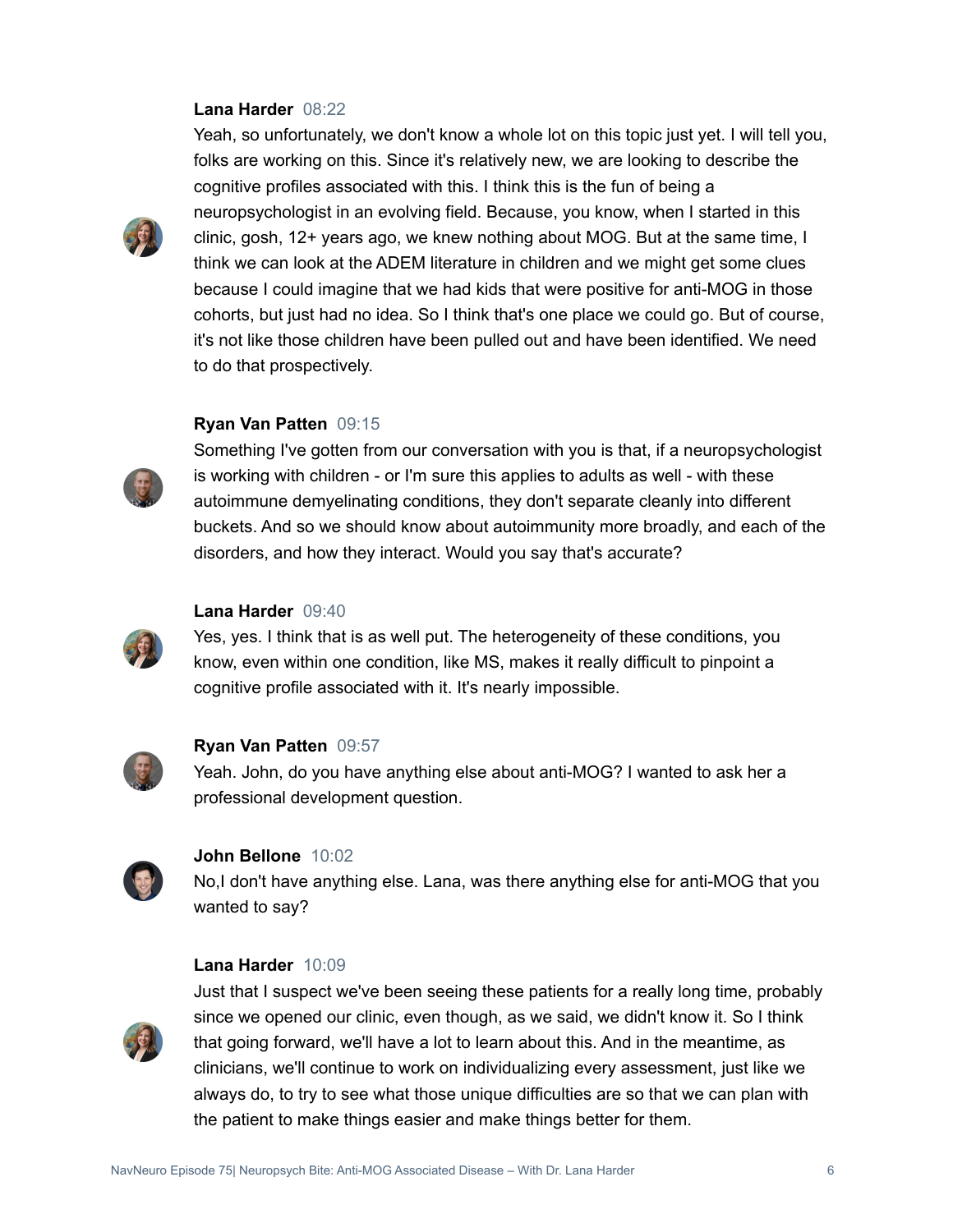#### **Ryan Van Patten** 10:41



Yeah, that's great. So I'm interested - this is a very niche area for neuropsychology, at least in my experience, demyelinating conditions in children. So it's very cool that you have all this knowledge. I'm wondering how you got into this sort of niche specialty area. And if you have general advice for people who might want to start seeing these cases, or who might be seeing them in their medical setting?

#### **Lana Harder** 11:04

Sure. Yeah. So my very first exposure to these patients was at the Kennedy Krieger Institute, actually, during my pre-doctoral internship. So flash forward, when I became a faculty member at Children's in UT Southwestern, the timing was such that we were opening a specialty clinic - we had recruited a neurologist from Baltimore, Dr. Benjamin Greenberg, to open this center. And in a lot of ways this was the right place at the right time. But based on my prior experience and even having a friend in college who had transverse myelitis, I was very excited to jump on board and join this team. And then everything from there has developed into a specialty. And I have had several people from pediatric hospitals,

neuropsychologists, contact me about building these programs. I've seen them pop



up all around the country, which is so fantastic and exciting. These patients need a home. They are, I think, often isolated in their experience because you just don't hear about that many people who have these conditions. So to have a place you can go, with experts who know what you're facing, and really understand it, I think, is incredible. Then as it relates to a desire to see the patients, I think neurology is the best place to go in a hospital. Reaching out to neurologist colleagues, or those who manage triage for neurology, to better understand what those patient referrals are like and identifying those. And hopefully partnering with the care provider in neurology to potentially create a referral stream to neuropsychology. And/or better yet, have that be the neuropsychologist who comes to the clinic and sees these patients and maybe starts to form a multidisciplinary clinic, which is what we have in Dallas. So I do think because of the complexity of the symptoms that are associated with these disorders, they really need a team approach. And I think that partnering with our colleagues in all different specialties allows us to do the most for our patients.

#### **Ryan Van Patten** 13:20



Yeah, that's great. We will link to several papers on these disorders. For people who are interested in reading more, do you have any particular recommendations for where a neuropsych trainee or professional might go to find more information? Books in neurology? Or specific papers to learn more about these conditions?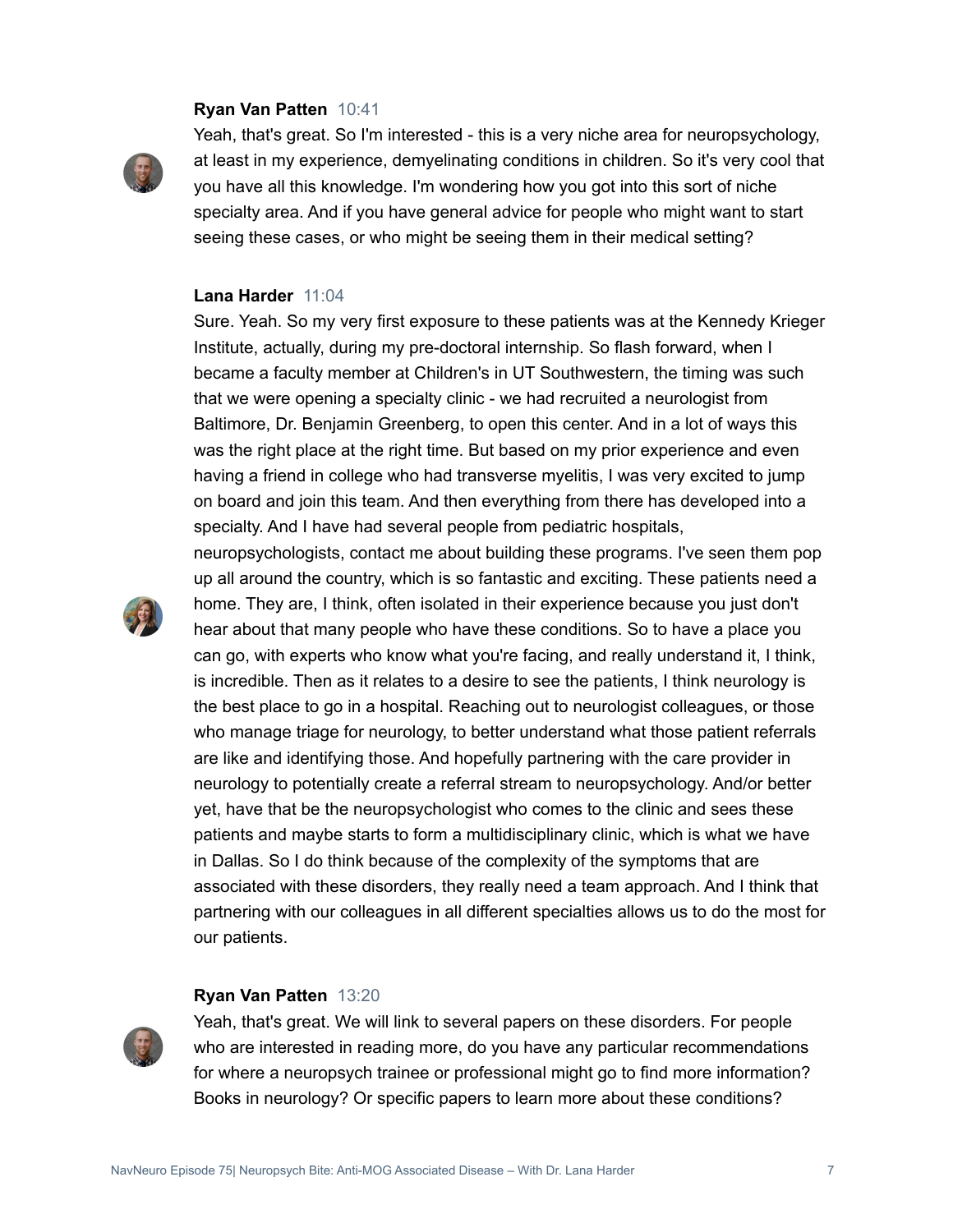## **Lana Harder** 13:39

but many books that have been put out by our colleagues, including those on lifespan neuropsychology, have chapters frequently on multiple sclerosis. And often they'll have sections on some of these other conditions we've talked about. During our talk today, you all have mentioned a review paper that was led by one of my former research students, Dr. Alexander Tan, which I think just gives a great overview of pediatric myelinating disorders through a neuropsychology lens. I think that's just a great place to start if you're starting to see these patients. And there are lots of other papers referenced in that paper, which would be good places to go. But I'm excited and encouraged to see emerging literature in this area, and that we continue to learn more about what's going on and to identify these biomarkers associated with the conditions. To give us more understanding, but also precision in and how we work with these patients and get them what they need. So, those are some places I would start for learning more. And then of course, I'm happy to hear from anyone who has questions or wants to consult about a case or starting a program or anything along those lines.

Sure, I think a lot of our neuropsychology textbooks, even the board prep books,



#### **Ryan Van Patten** 14:58

Yeah, that's great. I can attest to how good that Tan paper is because I'm not a pediatric neuropsychologist, nor am I an expert in demyelinating conditions, but I found it really helpful.



# **Lana Harder** 15:08 Oh, excellent, thank you.

#### **John Bellone** 15:10



We'll definitely link to that in our show notes for anyone who's interested. For all of these Neuropsych Bites, we'll have that paper linked up. I'm glad you mentioned the lifespan piece of it too in your comment just now. You're right, we might not realize that but, whenever we have a recurring childhood disorder, that child's going to become an adult and we're going to "pass the baton" from the child neuropsychologist to the adult neuropsychologist. And so we really all need to be aware of these different demyelinating conditions, especially the recurring ones that are likely to continue into adulthood.



#### **Lana Harder** 15:46

Yes, yes, I think it's important on both sides. For us in pediatrics to understand what this could look like in adulthood so that we can prepare our patients. And that our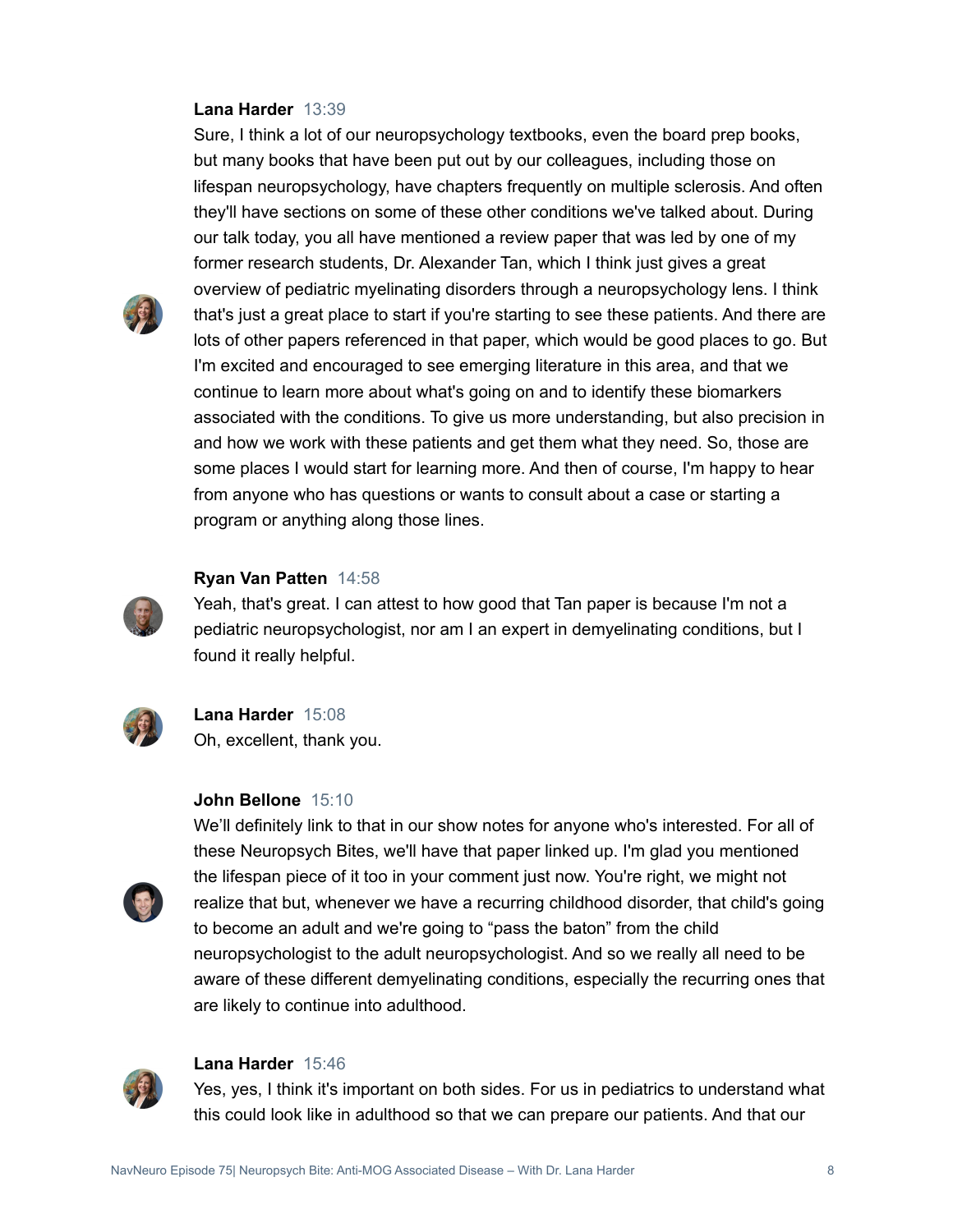adult colleagues can understand the implications of having a disorder like these in childhood or adolescence. So I agree.



# **Ryan Van Patten** 16:06

Yeah. Well, this has been great. Lana, thank you. You've been such a good sport. We've hit you with so many different questions on different disorders in one conversation.



# **Lana Harder** 16:17

I've enjoyed visiting with you all. Thanks so much for having me.



**John Bellone** 16:21 Thanks again.



**Ryan Van Patten** 16:22 Take care.



**Transition Music** 16:22



# **John Bellone** 16:27

Well, that does it for our conversation with Lana. Be on the lookout for more Neuropsych Bites in the next few months. And, as always, thanks for listening and join us next time as we continue to navigate the brain and behavior.



**Exit Music** 16:41



# **John Bellone** 17:05

The Navigating Neuropsychology podcast and all the linked content is intended for general educational purposes only, and does not constitute the practice of psychology or any other professional healthcare advice and services.